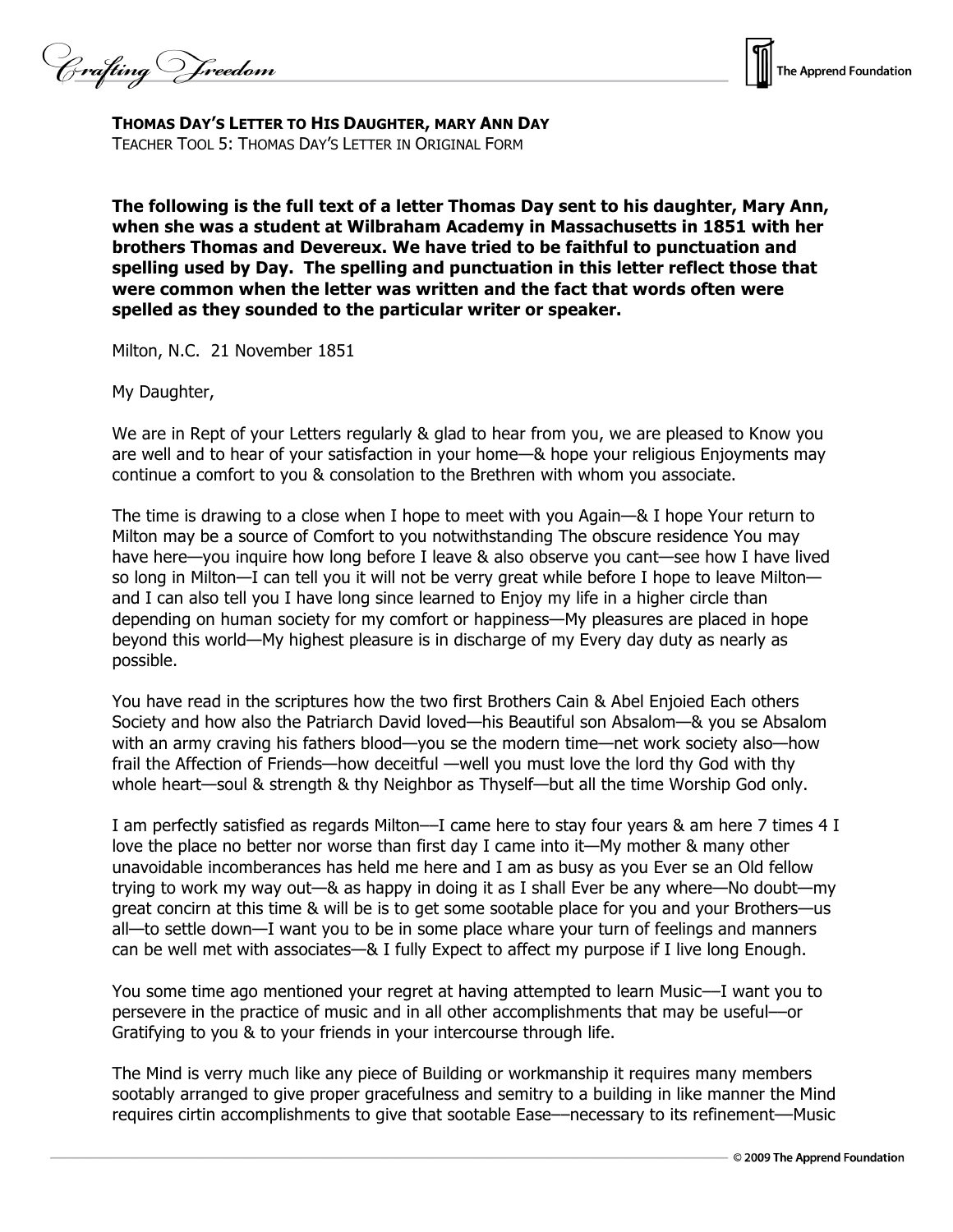has a happy tendency to soothe the unregular & bad Pashions of our nature. I want you to learn Music well––to learn all other Branches well that you have taken––learn to walk well––to stand Erect––learn to feel free & to feel well & easy––learn to wear a free & Easy Expression–– and never forget the Modesty and Gentle Caution so necessary in a Lady to give her an independent and unquestionable Caracter.

Much has been said in your favor since you have been at Wilbraham—if you have done right and acted deservingly it has been Just what you owe to your self & to your Creator and to the world—of corse you know we are all gratified to hear favorably from you—& I hope you will Ever regard your Caracter more than your life—and it is well for young Ladies to be verry cautious particularly when well spoken of be Ever on your Guard in all respects—A Good caracter is of Great Vallue. Consequently it requires much attention to retain it—The Higher The caracter the greater the responcibility—the more is Expected of that caracter or person—& consequently the more you have to learn & to know—to meet the Expectations & wishes of your friends.

All this is nothing hard to do––the way to keep out of Evil is never to get into it––I wish that all persons knew the worth of True Female Virtue & the Blessings of Female accomplishment–– how much better is a Lady prepared to stand crosses—Loss—affliction—poverty when she has a good caracter & Good information than is one ignorant of the Vallue of any & Every thing Even her Own Boddy & soul—what a blessing is true Piety to a young Lady—Bracing her infirmities & preserving her mind from Extravagant desires. How many Beautiful young Ladies are lost to all usefulness by a lack of proper information—There is now a perfect Waste of human flesh here in this verry way the young Ladies come into Villages to School—They learn a little of one thing a little of another and a little on the Piano—They return to their country homes knowing nothing but a scoff at persons who they think inferior to themselves & with nothing in their heads but foolish pride. They enter upon life they know how to Dress their Bodies according to fashion and all is done. They cant—Write—they wont read—They are something they cant tell what— They Keep Clear of Poor people & follow after rich people—& so they go & such children they raise here are Just such as could be Expected from such parents.

I have been truly sorry to hear Devereux health in such a precarious fix—I hope he will remain still till he is better or so perfectly well as to be able to attend to Business. I wish you use your persuation with him to get him to stay at Wilbraham till he is perfectly well—I have written to him to that affect if his constitution wont stand the cold I want him to come home tho would rather he would work in Boston till next summer—at which time I will then see him I conclude for the Best.

Nothing but Religion is the theme in Milton now—The Greatest revival I Ever Knew in the south 95 or 7 persons in Milton profesed conversion. There came an Englishman originally a sailor But now a Baptist Preacher—he hase been Preaching Every night & day for one month & his meeting has resulted in the prefeshion of the above number—I truly hope they may be faithful to the End.

Your mother is still quite well but complaining a little—She wants to se you very badly & so do I—but I am not allowing myself to get very uneasy till the time comes—I intend to get you a Piano and am in hopes you will learn to play on the Guitar so as to amuse yourself while traveling perhaps on the Broad Ocean.